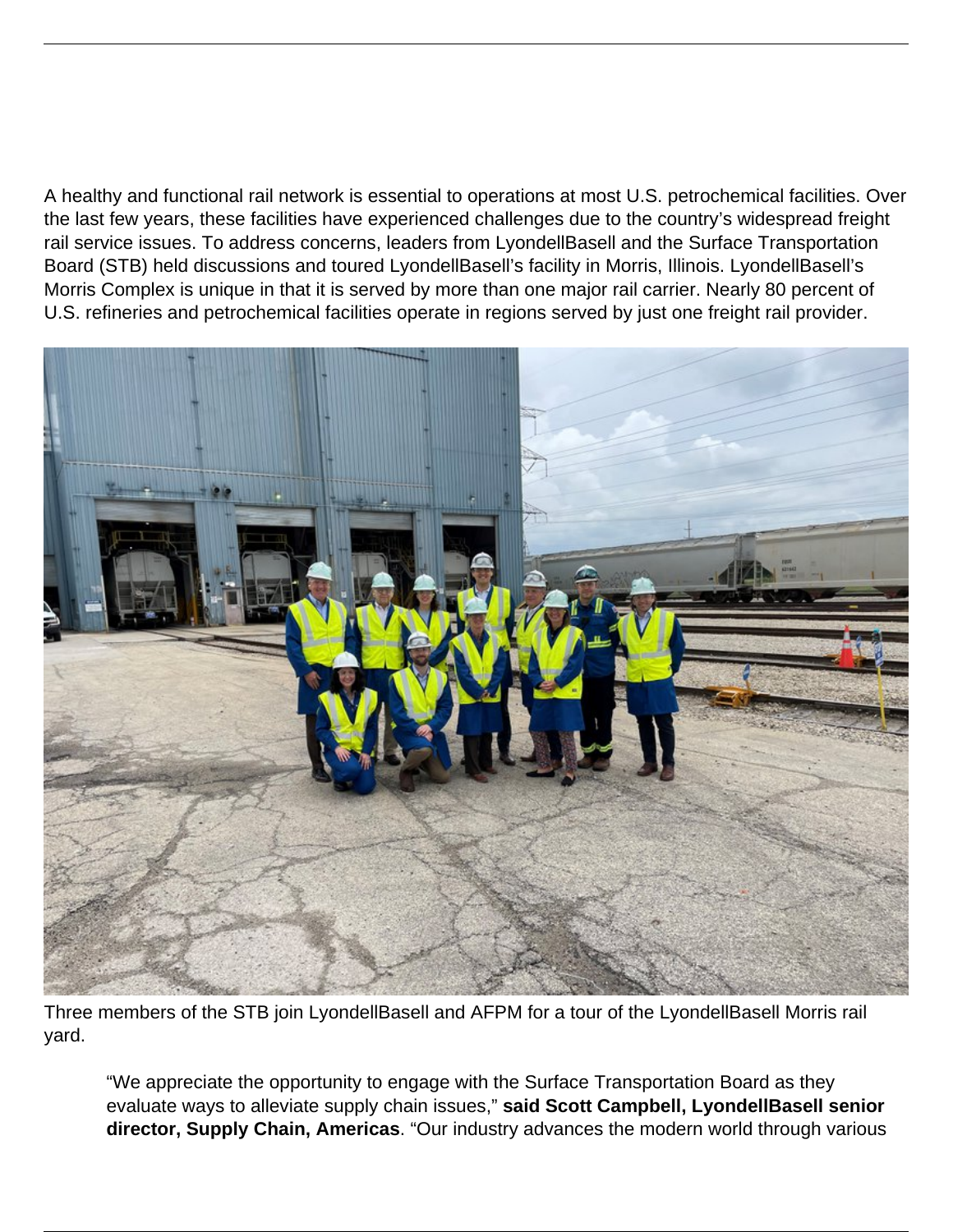products consumers use and depend on every day. Reliable rail service plays a critical role in allowing our products to get to our customers. As a stakeholder, the time, engagement, and questions from the STB to better understand our operations was invaluable."

STB members toured load and unload and incoming and outgoing trains at the Morris site, as well as the facility's extensive storage in transit (SIT) yard where rail cars are prepped and stored prior to movement. STB members in attendance included Chairman Martin J. Oberman, Vice Chairman Michelle Schultz and Board Member Patrick Fuchs.

LyondellBasell Morris rail logistics staff and company leaders, including Russ Daniels, senior director, Global Supply Chain, Scott Campbell, senior director, Supply Chain Americas and Phillip Fordham, manager, Federal Government Relations, accompanied the STB during the tour. Additionally, members from leading industry organizations, including Rob Benedict, vice president of Petrochemicals and Midstream, American Fuel & Petrochemical Manufacturers (AFPM), and Jill Brubaker, director, Federal Affairs, American Chemistry Council, attended the tour.

"Competition promotes innovation, drives better service, and fosters a partnership between the service provider and customer," **said AFPM Vice President Rob Benedict**. "This site visit showcased how rail competition can benefit all parties. Unfortunately, the vast majority of AFPM's members don't operate in a competitive rail market and are suffering from it. AFPM is very appreciative of the STB members who traveled to Morris to tour this facility and to the LyondellBasell staff for hosting us. Nothing conveys the importance of competition in freight rail better than seeing the effects of it yourself, firsthand."

## **About LyondellBasell**

[LyondellBasell](https://www.lyondellbasell.com/globalassets/sustainability/2021-lyb-sustainability-report.pdf) is a leader in the global chemical industry. The company's products, materials and technologies are advancing sustainable solutions for food safety, access to clean water, healthcare and fuel efficiency in more than 100 international markets. LyondellBasell's Morris site is one of the few petrochemical facilities in the Midwest. The site produces materials used to make household and industrial bottles, food packaging, automotive parts and medical products. These materials include ethylene, propylene, polyethylene and high-density polyethylene. For more information, [click here.](https://www.lyondellbasell.com/en/morris-complex/)

//-->

Print as PDF:

Media Contact:

Ericka Perryman